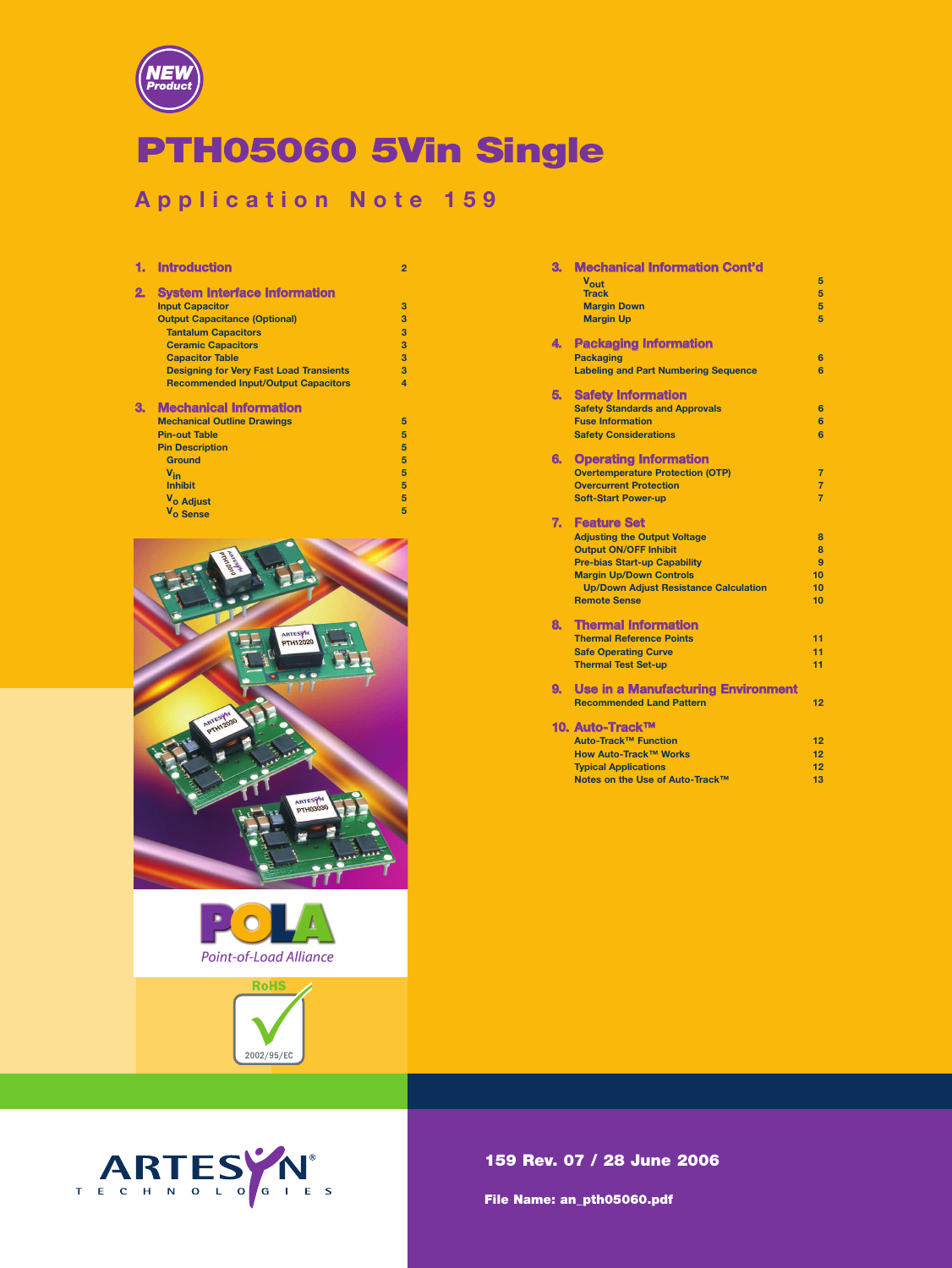# **1. Introduction**

The PTH family of non-isolated, wide-output adjust power modules from Artesyn Technologies are optimized for applications that require a flexible, high performance module that is small in size. These products are part of the "Point-of-Load Alliance" (POLA), which ensures compatible footprint, interoperability and true second sourcing for customer design flexibility. The POLA is a collaboration between Artesyn Technologies, Astec Power and Texas Instruments to offer customers advanced non-isolated modules that provide the same functionality and form factor. Product series covered by the alliance includes the PTHxx050W (6A), PTHxx060W (10A), PTHxx010W (15/12A), PTHxx020W (22/18A), and the PTHxx030W(30/26A).

From the basic, "Just Plug it In" functionality of the 6A modules, to the 30A rated feature-rich PTHxx030W, series these products were designed to be very flexible, yet simple to use. The features vary with each product series. Table 1 provides a quick reference to the available features by series and input bus voltage.

For simple point-of-use applications, the PTHxx050W series provides operating features such as an on/off inhibit, output voltage trim, prebias start-up (3.3/5V input only), and overcurrent protection. The PTHxx060W (10A), and PTHxx010W (15/12A) series add an output voltage sense, and margin up/down controls. The higher output current, PTHxx020W and PTHxx030W series also incorporates overtemperature and shutdown protection. All of the products referenced in Table 1 include Auto-Track™. This is a feature unique to the PTH family, and was specifically designed to simplify the task of sequencing the supply voltage in a power system. These and other features are described in the following sections.

| <b>SERIES</b> | <b>INPUT</b><br><b>BUS</b> | $I_{\text{OUT}}$  | <b>ADJUST</b><br><b>TRIM</b> | <b>ON/OFF</b><br><b>INHIBIT</b> | <b>OVER-</b><br><b>CURRENT</b> | <b>PRE-BIAS</b> | <b>AUTO-</b><br><b>STARTUP TRACKTM*</b> | <b>MARGIN</b><br><b>UP/DOWN</b> | <b>OUTPUT</b><br><b>SENSE</b> | <b>THERMAL</b><br><b>SHUTDOWN</b> |
|---------------|----------------------------|-------------------|------------------------------|---------------------------------|--------------------------------|-----------------|-----------------------------------------|---------------------------------|-------------------------------|-----------------------------------|
| PTHxx050      | 3.3V                       | 6A                | $\bullet$                    |                                 | $\bullet$                      |                 | ∙                                       |                                 |                               |                                   |
|               | 5V<br>12V                  | 6A<br>6A          |                              |                                 |                                |                 |                                         |                                 |                               |                                   |
| PTHxx060      | 3.3V/5V<br>12V             | 10A<br>10A        |                              |                                 |                                | $\bullet$       |                                         |                                 |                               |                                   |
| PTHxx010      | 3.3V/5V<br>12V             | <b>15A</b><br>12A |                              |                                 |                                |                 |                                         |                                 |                               |                                   |
| PTHxx020      | 3.3V/5V<br>12V             | 22A<br>18A        |                              |                                 |                                |                 |                                         |                                 |                               |                                   |
| PTHxx030      | 3.3V/5V<br>12V             | 30A<br>26A        |                              |                                 |                                |                 |                                         |                                 |                               |                                   |

**Table 1 - Operating Features by Series and Input Bus Voltage**

#### **RoHS Compliance Ordering Information**

| PTH05060WAST | To order Pb-free (RoHS compatible)   |
|--------------|--------------------------------------|
|              | surface-mount parts replace the      |
| <b>RoHS</b>  | mounting option 'S' with 'Z', e.g.   |
|              | PTH05060WAZT. To order Pb-free       |
|              | (RoHS compatible) through-hole parts |
|              | replace the mounting option 'H' with |
|              | 'D', e.g. PTH05060WADT.              |



\*Auto-track™ is a trade mark of Texas Instruments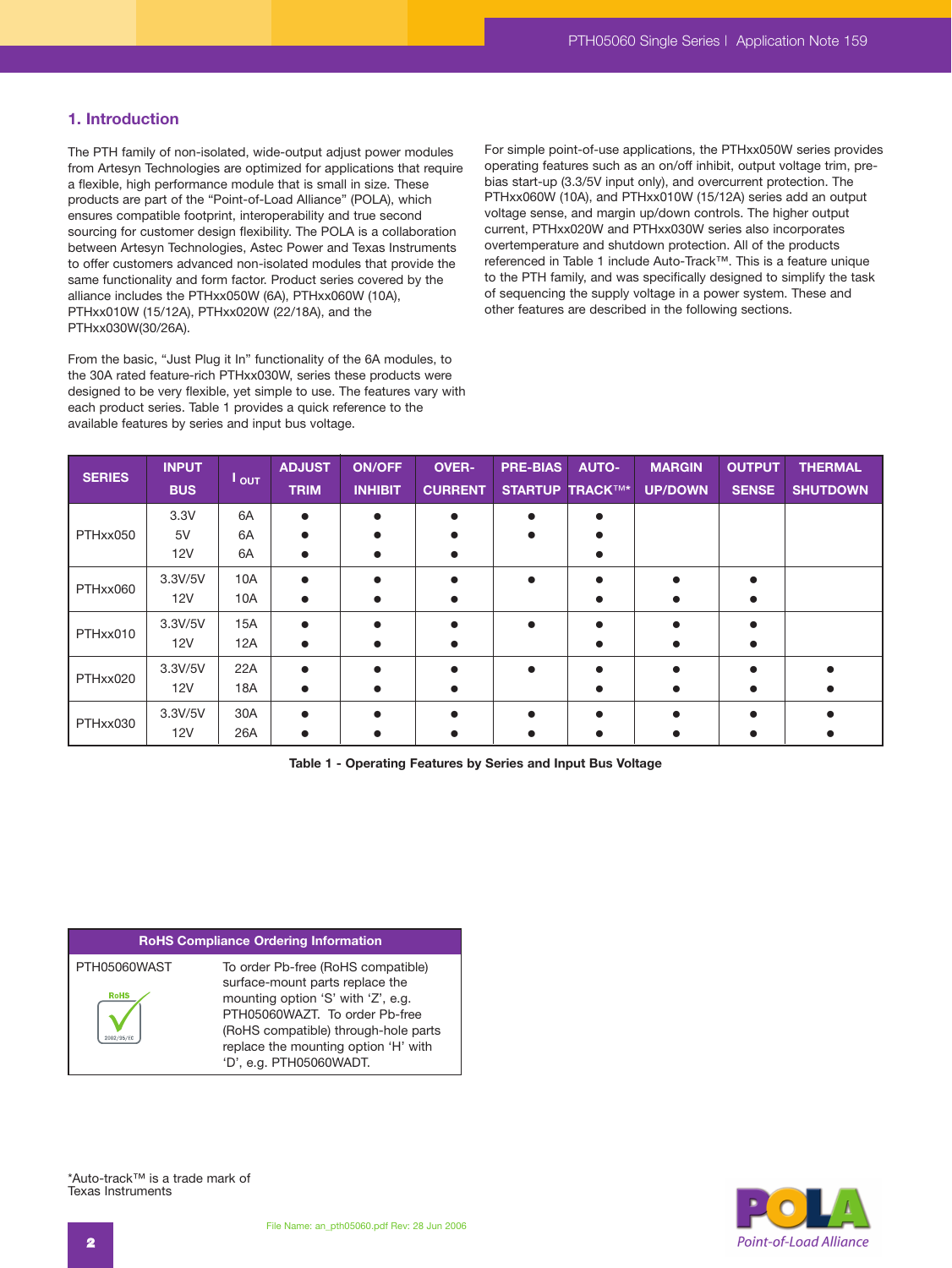# **2. System Interface Information**

#### **2.1 Input Capacitor**

The recommended input capacitor(s) is determined by the 330µF minimum capacitance and 500 mArms minimum ripple current rating.

Ripple current, less than 150mΩ equivalent series resistance (ESR), and temperature are the major considerations when selecting input capacitors. Unlike polymer tantalum, regular tantalum capacitors have a recommended minimum voltage rating of 2 x (maximum DC voltage + AC ripple). This is standard practice to ensure reliability.

For improved ripple reduction on the input bus, ceramic capacitors1 may used to compliment electrolytic types to achieve the minimum required capacitance.

#### **2.2 Output Capacitance (Optional)**

For applications with load transients (sudden changes in load current), regulator response will benefit from an external output capacitance. The recommended output capacitance of 330µF will allow the module to meet its transient response specification (see product datasheet). For most applications, a high quality computergrade aluminum electrolytic capacitor is adequate. These capacitors provide decoupling over the frequency range, 2kHz to 150kHz, and are suitable for ambient temperatures above 0ºC. For operation below 0ºC tantalum, ceramic or Os-Con type capacitors are recommended. When using one or more non-ceramic capacitors, the calculated equivalent ESR should be no lower than  $4m\Omega$  (7m $\Omega$  using the manufacturer's maximum ESR for a single capacitor). A list of preferred low-ESR type capacitors are identified in Table 2.

#### **2.2.1 Tantalum Capacitors**

Tantalum type capacitors can be used at both the input and output, and are recommended for applications where the ambient operating temperature can be less than 0 ºC. The AVX TPS, Sprague 593D/594/595 and Kemet T495/ T510 capacitor series are suggested over many other tantalum types due to their higher rated surge, power dissipation, and ripple current capability. As a caution many general purpose tantalum capacitors have considerably higher ESR, reduced power dissipation and lower ripple current capability. These capacitors are also less reliable as they have lower power dissipation and surge current ratings. Tantalum capacitors that do not have a stated ESR or surge current rating are not recommended for power applications. When specifying Os-Con and polymer tantalum capacitors for the output, the minimum ESR limit will be encountered well before the maximum capacitance value is reached.

#### **2.2.2 Ceramic Capacitors**

Above 150kHz the performance of aluminum electrolytic capacitors is less effective. Multilayer ceramic capacitors have very low ESR and a resonant frequency higher than the bandwidth of the regulator. They can be used to reduce the reflected ripple current at the input as well as improve the transient response of the output. When used on the output their combined ESR is not critical as long as the total value of ceramic capacitance does not exceed 300µF. Also, to prevent the formation of local resonances, do not place more than five identical ceramic capacitors in parallel with values of 10µF or greater.

# **2.2.3 Capacitor Table**

Table 2 identifies the characteristics of capacitors from a number of vendors with acceptable ESR and ripple current (rms) ratings. The recommended number of capacitors required at both the input and output buses is identified for each capacitor type.

This is not an extensive capacitor list. Capacitors from other vendors are available with comparable specifications. Those listed are for guidance. The RMS ripple current rating and ESR (at 100kHz) are critical parameters necessary to insure both optimum regulator performance and long capacitor life*.*

## **2.2.4 Designing for Very Fast Load Transients**

The transient response of the DC/DC converter has been characterized using a load transient with a di/dt of 1A/µs. The typical voltage deviation for this load transient is given in the datasheet specification table using the optional value of output capacitance. As the di/dt of a transient is increased, the response of a converter's regulation circuit ultimately depends on its output capacitor decoupling network. This is an inherent limitation with any DC/DC converter once the speed of the transient exceeds its bandwidth capability. If the target application specifies a higher di/dt or lower voltage deviation, the requirement can only be met with additional output capacitor decoupling. In these cases special attention must be paid to the type, value and ESR of the capacitors selected.

If the transient performance requirements exceed that specified in the datasheet, or the total amount of load capacitance is above 3,000µF, the selection of output capacitors becomes more important.

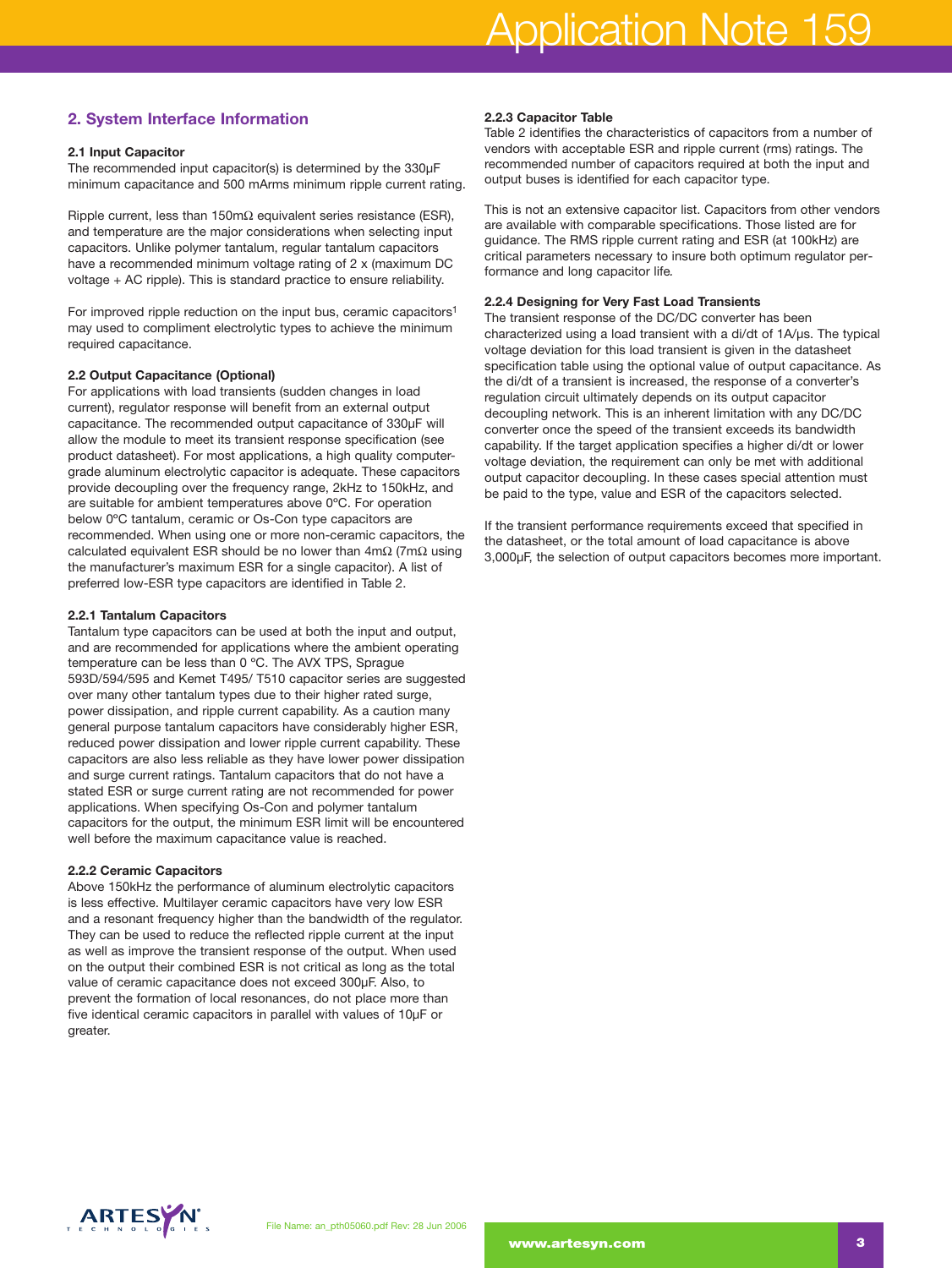| <b>CAPACITOR</b>                                                            | <b>CAPACITOR CHARACTERISTICS</b>         |                           |                                                                  |                                                       |                                                                           |                            | <b>QUANTITY</b>                                  |                                                                      |
|-----------------------------------------------------------------------------|------------------------------------------|---------------------------|------------------------------------------------------------------|-------------------------------------------------------|---------------------------------------------------------------------------|----------------------------|--------------------------------------------------|----------------------------------------------------------------------|
| VENDOR/<br><b>SERIES</b>                                                    | <b>WORKING</b><br><b>VOLTAGE</b>         | <b>VALUE</b><br>$(\mu F)$ | MAX. ESR<br><b>AT 100 kHZ</b>                                    | <b>MAX RIPPLE</b><br><b>CURRENT AT</b><br>85°C (Irms) | <b>PHYSICAL</b><br>SIZE (MM)<br>$(L \times W)$                            | <b>INPUT</b><br><b>BUS</b> | <b>OPTIONAL</b><br><b>OUTPUT</b><br><b>BUS</b>   | <b>VENDOR</b><br><b>PART</b><br><b>NUMBER</b>                        |
| Panasonic,<br>Aluminum<br>FC (Radial)<br>FK (SMD)<br>FC (SMD)               | <b>10V</b><br><b>25V</b><br><b>16V</b>   | 330<br>470<br>330         | $0.117\Omega$<br>$0.080\Omega$<br>$0.150\Omega$                  | 555mA<br>850mA<br>670mA                               | $8.0 \times 10.0$<br>$10.0 \times 10.2$<br>$10.0 \times 10.2$             | 1<br>1<br>1                | 1<br>1<br>$\mathbf{1}$                           | EEUFC1A331<br>EEVFK1E471P<br>EEVFC1C331P                             |
| United Chemi-Con<br>PXA (SMD)<br>PS (Radial)<br>FX (Radial)<br>LXZ (Radial) | 10V<br>6.3V<br>10V<br><b>16V</b>         | 330<br>390<br>390<br>330  | $0.024\Omega$<br>$0.012\Omega$<br>$0.018\Omega$<br>$0.120\Omega$ | 3770mA<br>4770mA<br>3710mA<br>555mA                   | $10.0 \times 7.7$<br>$8.0 \times 11.5$<br>$8.0 \times 10.5$<br>8.0 x 12.5 | 1<br>1<br>1<br>1           | $\leq 4$<br>$\leq$ 2<br>$\leq 3$<br>$\mathbf{1}$ | PXA10VC331MJ80TP<br>6PS390MH11<br>10FX390M<br>LXZ16VB331M8X12LL      |
| Nichicon<br>WG (SMD)<br>HD (Radial)<br>PM (Radial)                          | 25V<br><b>16V</b><br><b>16V</b>          | 330<br>330<br>330         | $0.150\Omega$<br>$0.072\Omega$<br>$0.120\Omega$                  | 670mA<br>760mA<br>625mA                               | $10.0 \times 10.0$<br>$8.0 \times 11.5$<br>$10.0 \times 12.5$             | 1<br>1<br>1                | 1<br>1<br>1                                      | UWG1E331MNRIGS<br>UHD1A331MPR<br>UPM1C331MPH6                        |
| Panasonic,<br>Aluminum<br>WA (SMD)<br>S/SE (SMD)                            | 10V<br>6.3V                              | 330<br>180                | $0.022\Omega$<br>$0.005\Omega$                                   | 4500mA<br>4000mA                                      | $10.0 \times 10.2$<br>$7.3 \times 4.3$                                    | 1<br>1                     | $\leq 4$<br>$\leq 1$                             | EEFWA1A331P<br>EEFSE0J181R                                           |
| <b>SANYO</b><br>SP, Os-Con (Radial)<br>SVP (SMT)<br>TPE, Poscap (SMD)       | 10V<br>10V<br>6.3V                       | 470<br>330<br>330         | $0.015\Omega$<br>$0.017\Omega$<br>$0.025\Omega$                  | 4500mA<br>3950mA<br>2400mA                            | $10.0 \times 10.5$<br>$8.0 \times 12.0$<br>$7.3 \times 4.3$               | $\mathbf{1}$<br>1<br>1     | $\leq$ 2<br>$\leq$ 3<br>$\leq 4$                 | 10SP470M<br>10SVP330M<br>6TPE330ML                                   |
| <b>AVX Tantalum</b><br>TPS (SMT)                                            | <b>10V</b><br>10V                        | 330<br>330                | $0.045\Omega$<br>$0.060\Omega$                                   | 1723mA<br>1826mA                                      | $7.3 \times 5.7$<br>$7.3 \times 5.7$                                      | 1<br>1                     | $\leq 5$<br>$\leq 5$                             | TPSE337M010R0045<br>TPSV337M010R0060                                 |
| Kemet Polymer<br>Tantalum<br>T520 (SMD)<br>T530 (SMD)                       | <b>10V</b><br><b>10V</b>                 | 330<br>330                | $0.040\Omega$<br>$0.015\Omega$                                   | 1800mA<br>>3800mA                                     | $7.3 \times 4.3$<br>4.3 x 4.3                                             | 1<br>1                     | 1<br>$\mathbf{1}$                                | T520X337M010AS<br>T530X337M010AS                                     |
| Vishay-Sprague<br>595D (SMD)<br>594D (SMD)<br>94SA (Radial)                 | 10V<br><b>10V</b><br>6.3V                | 330<br>330<br>330         | $0.100\Omega$<br>$0.045\Omega$<br>$0.025\Omega$                  | 1040mA<br>2360mA<br>3500mA                            | $7.2 \times 6.0$<br>$7.2 \times 6.0$<br>$10.0 \times 10.5$                | 1<br>1<br>1                | $\leq 5$<br>$\leq 5$<br>$\leq 4$                 | 595D337X0010D2T<br>595D337X0016R2T<br>94SA337X06R3FBP                |
| Kemet, Ceramic<br>X5R (SMD)                                                 | <b>16V</b><br>6.3V                       | 10<br>47                  | $0.002\Omega$                                                    |                                                       | 1210 case<br>3225mm                                                       | 1<br>$\mathbf{1}$          | $\leq 5$<br>$\leq 5$                             | C1210C106M4PAC<br>C1210C476K9PAC                                     |
| Murata, Ceramic<br>X5R (SMD)                                                | 6.3V<br>6.3V<br><b>16V</b><br>16V        | 100<br>47<br>22<br>10     | $0.002\Omega$                                                    |                                                       | 1210 case<br>3225mm                                                       | 1<br>1<br>1<br>1           | $\leq\!\!3$<br>$\leq 5$<br>$\leq 5$<br>$\leq 5$  | GRM32ER60J107M<br>GRM32ER60J476M<br>GRM32ER61C226K<br>GRM32DR61C106K |
| TDK, Ceramic<br>X5R (SMD)                                                   | 6.3V<br>6.3V<br><b>16V</b><br><b>16V</b> | 100<br>47<br>22<br>10     | $0.002\Omega$                                                    |                                                       | 1210 case<br>3225mm                                                       | 1<br>1<br>1<br>1           | $\leq 3$<br>$\leq 5$<br>$\leq 5$<br>$\leq 5$     | C3225XR0J107MT<br>C3225XR0J476MT<br>C3225XR1C226MT<br>C3225XR1C106MT |

(1) A ceramic capacitor may be used to compliment electrolytic types at the input to further reduce high-frequency ripple curent

# **Table 2 - Recommended Input/Output Capacitors**

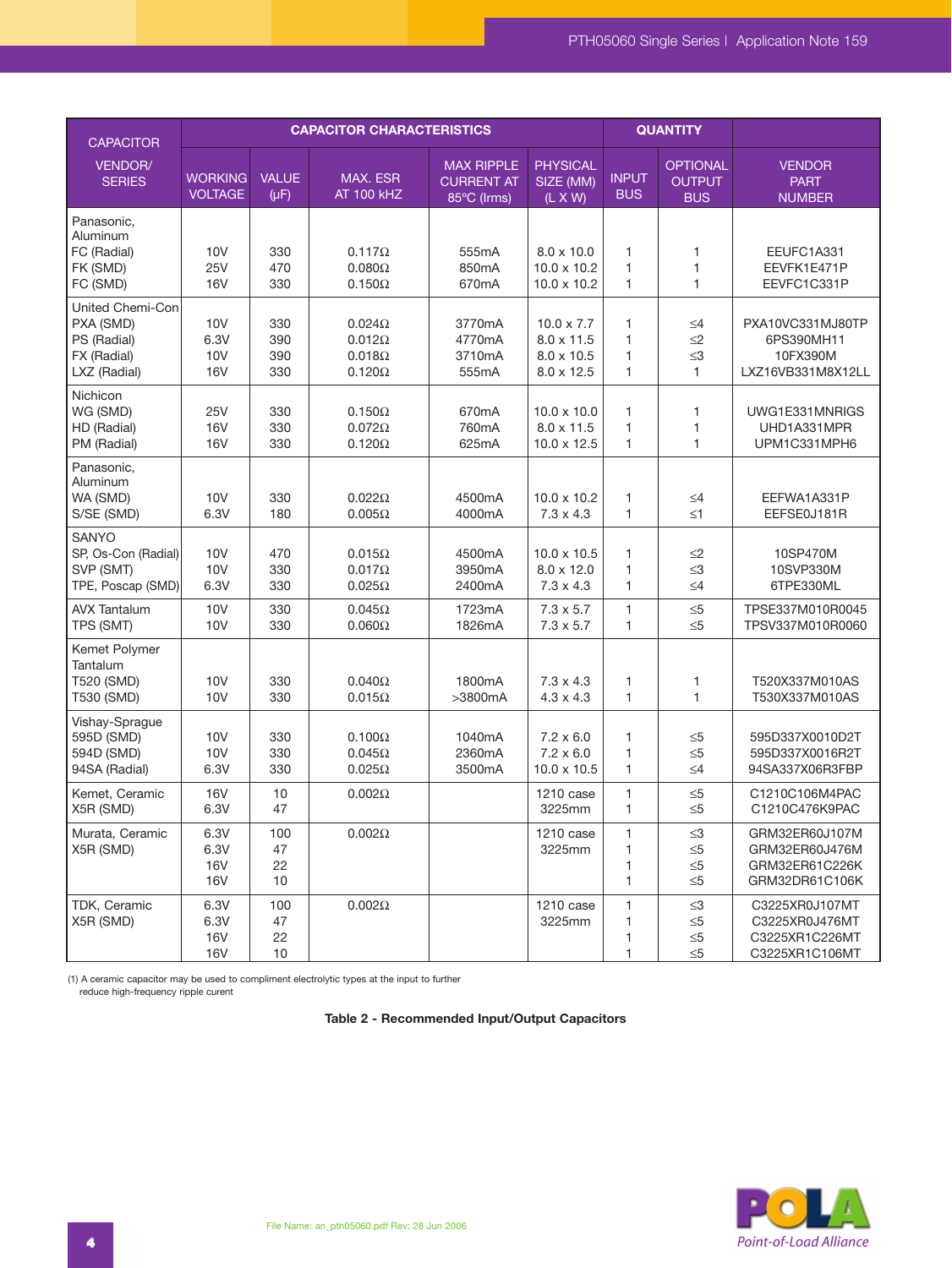# **3. Mechanical Information**

### **3.1 Mechanical Outline Drawings**



**Figure 1 - Plated Through-Hole Mechanical Drawing**



**Figure 2 - Surfact Mount Mechanical Drawing**

### **3.2 Pin-out Table**

| <b>PIN CONNECTIONS</b> |                 |  |  |  |
|------------------------|-----------------|--|--|--|
| <b>PIN NUMBER</b>      | <b>FUNCTION</b> |  |  |  |
| 1                      | Ground          |  |  |  |
| 2                      | Vin             |  |  |  |
| 3                      | Inhibit         |  |  |  |
| 4                      | Vo adjust       |  |  |  |
| 5                      | Vo sense        |  |  |  |
| 6                      | Vout            |  |  |  |
| 7                      | Ground          |  |  |  |
| 8                      | <b>Track</b>    |  |  |  |
| 9                      | Margin down     |  |  |  |
| 10                     | Margin up       |  |  |  |

**Table 3 - Pin Connections**

# ARTES N

#### **3.3 Pin Description 3.3.1 Ground**

This is the common ground connection for the  $V_{in}$  and  $V_{out}$  power connections. It is also the 0VDC reference for the control inputs.

## **3.3.2 Vin**

The positive input voltage power node to the module, which is referenced to common GND.

### **3.3.3 Inhibit**

The Inhibit pin is an open-collector/drain negative logic input that is referenced to GND. Applying a low level ground signal to this input disables the module's output and turns off the output voltage. When the Inhibit control is active, the input current drawn by the regulator is significantly reduced. If the Inhibit pin is left open-circuit, the module will produce an output whenever a valid input source is applied.

#### **3.3.4 Vo Adjust**

A 0.1W, 1% tolerance (or better) resistor must be connected directly between this pin and pin 7 (GND) pin to set the output voltage to the desired value. The set point range for the output voltage is from 0.8V to 3.6V. The resistor required for a given output voltage may be calculated from the following formula. If left open circuit, the module output will default to its lowest output voltage value.

$$
R_{\text{set}} = 10 \text{K} \times \frac{0.8 \text{V}}{\text{V}_{\text{out}} - 0.8 \text{V}} - 2.49 \text{ k}\Omega
$$

The specification table in Section 7.1, gives the preferred resistor values for a number of standard output voltages.

#### **3.3.5 Vo Sense**

The sense input allows the regulation circuit to compensate for voltage drop between the module and the load. For optimal voltage accuracy  $V_0$  Sense should be connected to  $V_{out}$ . It can also be left disconnected.

#### **3.3.6 Vout**

The regulated positive power output with respect to the GND node.

#### **3.3.7 Track**

This is an analog control input that enables the output voltage to follow an external voltage. This pin becomes active typically 20ms after the input voltage has been applied, and allows direct control of the output voltage from 0V up to the nominal set-point voltage. Within this range the output will follow the voltage at the Track pin on a volt-for-volt basis. When the control voltage is raised above this range, the module regulates at its set-point voltage. The feature allows the output voltage to rise simultaneously with other modules powered from the same input bus. If unused, this input should be connected to Vin. Note: *Due to the under-voltage lockout feature, the output of the module cannot follow its own input voltage during power up. For more information, see Section 10*.

#### **3.3.8 Margin Down**

When this input is asserted to GND, the output voltage is decreased by 5% from the nominal. The input requires an open-collector (opendrain) interface. It is not TTL compatible. A lower percent change can be accomodated with a series resistor, see Section 7.4.

#### **3.3.9 Margin Up**

When this input is asserted to GND, the output voltage is increased by 5%. The input requires an open-collector (open-drain) interface. It is not TTL compatible. The percent change can be reduced with a series resistor, see Sectin 7.4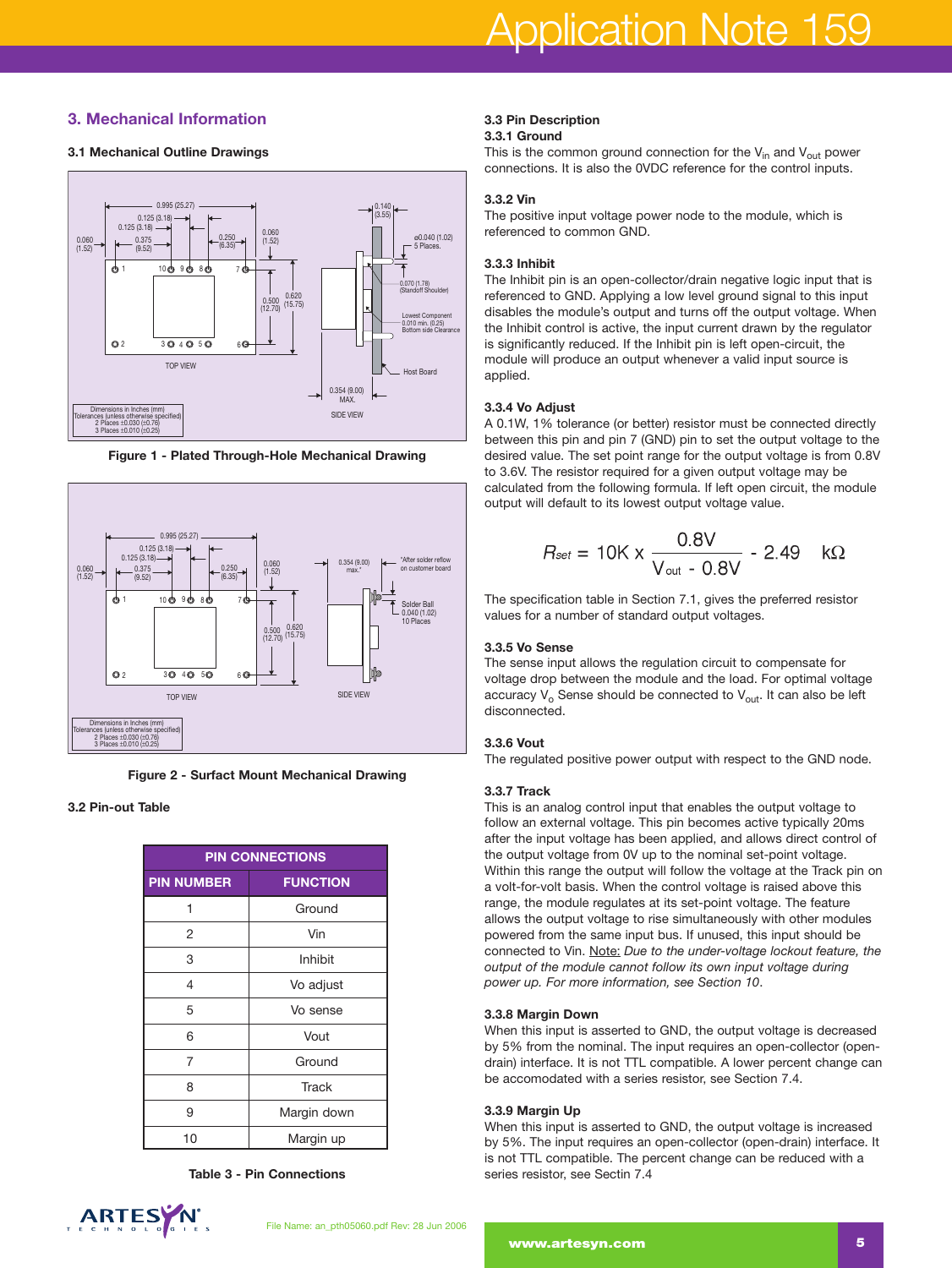# **4. Packaging Information**

#### **4.1 Packaging**

The PTH05060 are available in trays of 24 units and tape and reel format in quantities of 250 units per reel. Tray and tape dimensions including pick point are shown in Figures 3 and 4.



**Figure 3 - Tape Dimensions**



**Figure 4 - Tray**

#### **4.2 Labeling and Part Numbering Sequence**

All units in the series will be clearly marked to allow ease of identification for the end user. Figure 5 gives details of all the models.



**Figure 5 - PTH05060 Part Numbering**

#### **5. Safety Information**

#### **5.1 Safety Standards and Approvals**

All models will have full international safety approval including EN60950 and UL/cUL1950. Models have been submitted to independent safety agencies for approval.

#### **5.2 Fuse Information**

Any suitable value fuse (based on the input ratings) maybe used in the unearthed input line. However this is not required for compliance with safety.

#### **5.3 Safety Considerations**

The converter must be installed as per guidelines outlined by the various safety agency approvals, if safety agency approval is required for the overall system.

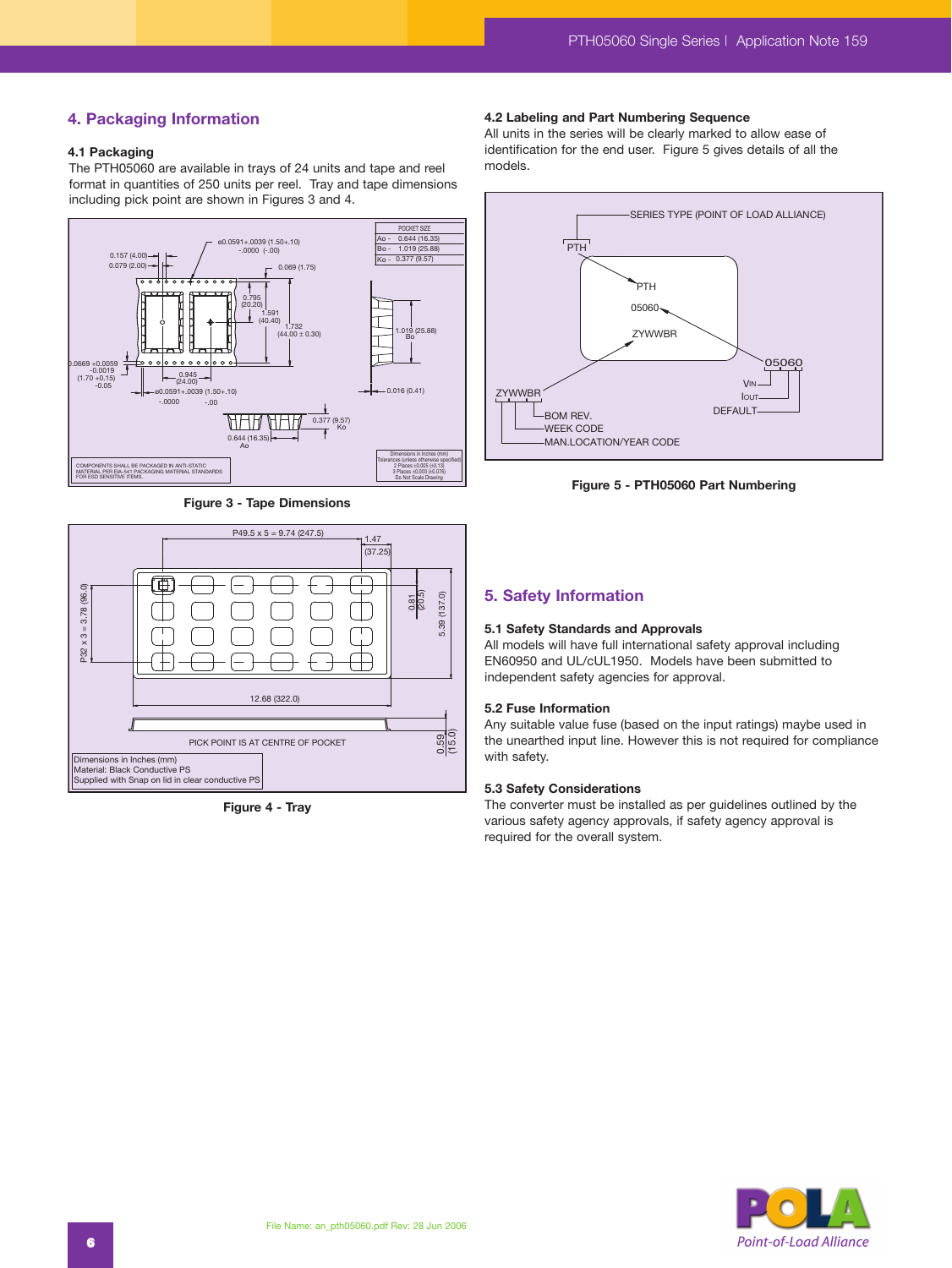# Application Note 159

# **6. Operating Information**

# **6.1 Overtemperature Protection (OTP)**

Only the PTHxx020 and PTHxx030 series of products have overtemperature protection. These products have an on-board temperature sensor that protects the module's internal circuitry against excessively high temperatures. A rise in the internal temperature may be the result of a drop in airflow, or a high ambient temperature. If the internal temperature exceeds the OTP threshold (see datasheet specifications), the module's Inhibit control is automatically pulled low. This disables the regulator allowing the output voltage to drop to zero. (The external output capacitors will be discharged by the load circuit). The recovery is automatic, and begins with a soft-start power up. It occurs when the the sensed temperature decreases by about 10°C below the trip point.

#### **Note**

The overtemperature protection is a last resort mechanism to prevent thermal stress to the regulator. Operation at or close to the thermal shutdown temperature is not recommended and will reduce the longterm reliability of the module. Always operate the regulator within the specified Safe Operating Area (SOA) limits for the worst-case conditions of ambient temperature and airflow.

## **6.2 Overcurrent Protection**

For protection against load faults, all modules incorporate output overcurrent protection. Applying a load that exceeds the regulator's overcurrent threshold will cause the regulated output to shut down. Following shutdown a module will periodically attempt to recover by initiating a soft-start power-up. This is described as a "hiccup" mode of operation, whereby the module continues in the cycle of successive shutdown and power up until the load fault is removed. During this period, the average current flowing into the fault is significantly reduced. Once the fault is removed, the module automatically recovers and returns to normal operation.

#### **6.3 Soft-Start Power-Up**

The Auto-Track feature allows the power-up of multiple PTH modules to be directly controlled from the Track pin. However in a stand-alone configuration, or when the Auto-Track feature is not being used, the Track pin should be directly connected to the input voltage, Vin (see Figure 6).



**Figure 6 - Soft-Start Power-up**

When the Track pin is connected to the input voltage the Auto-Track function is permanently disengaged. This allows the module to power up entirely under the control of its internal soft-start circuitry. When power up is under soft-start control, the output voltage rises to the set-point at a quicker and more linear rate.



From the moment a valid input voltage is applied, the soft-start control introduces a short time delay (typically 5ms to 10ms) before allowing the output voltage to rise. The output then progressively rises to the module's setpoint voltage. Figure 7 shows the soft-start power-up characteristic of the 22A output product (PTH05020W), operating from a 5V input bus and configured for a 3.3V output. The waveforms were measured with a 5A resistive load, with Auto-Track disabled. The initial rise in input current when the input voltage first starts to rise is the charge current drawn by the input capacitors. Power-up is complete within 15ms

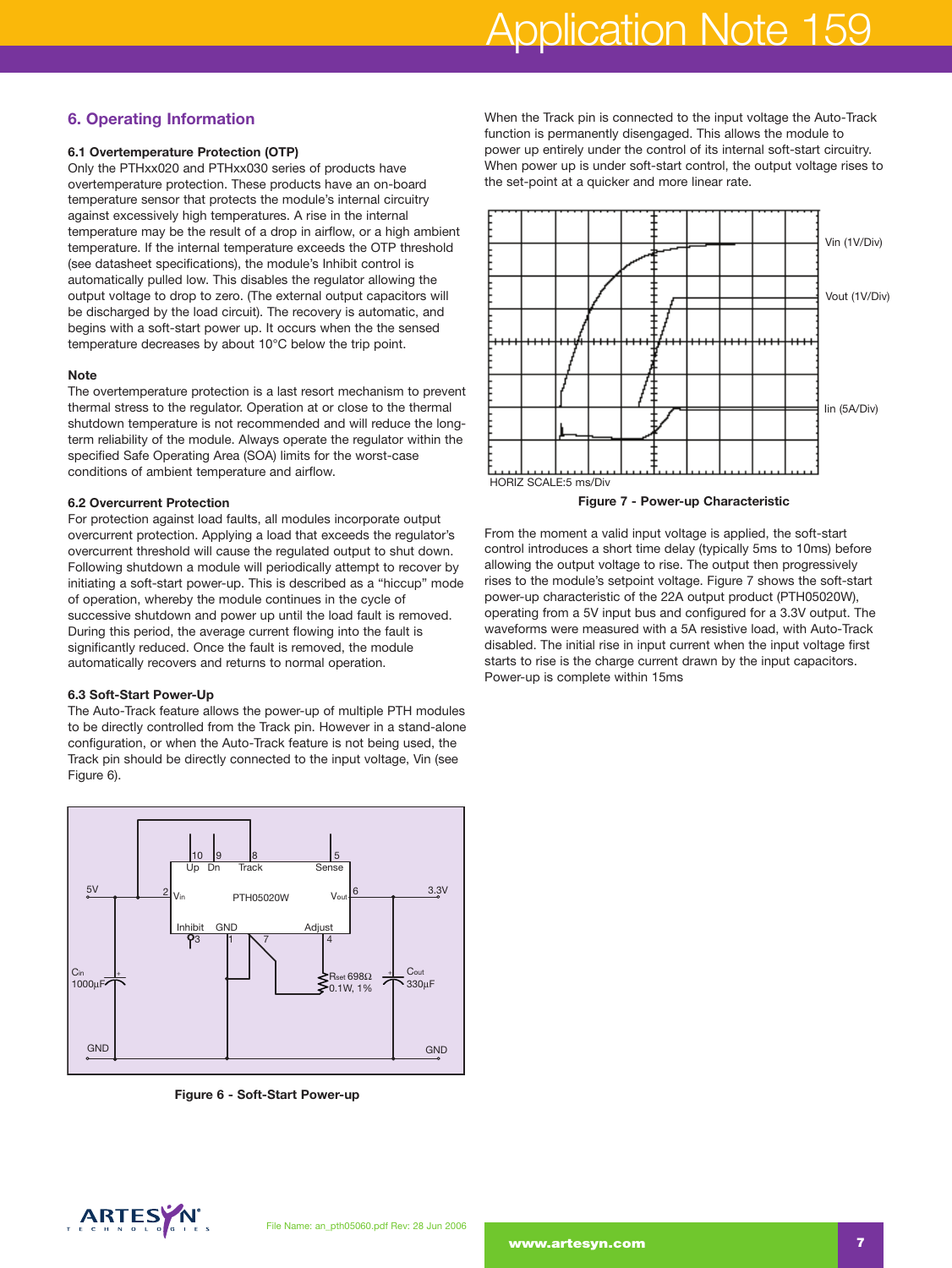**OUTPUT VOLTAGE SET-POINT RESISTOR VALUES**

# **7. Feature Set**

#### **7.1 Adjusting the Output Voltage**

The  $V<sub>o</sub>$  adjust control (pin 4) sets the output voltage of the PTH05060 product. The adjustment range is from 0.8V to 3.6V. The adjustment method requires the addition of a single external resistor,  $R_{\text{set}}$ , that must be connected directly between the  $V_{o \; adjust}$  and GND pins<sup>1</sup>. Table 4 gives the preferred value for the external resistor for a number of standard voltages, along with the actual output voltage that this resistance value provides.

For other output voltages the value of the required resistor can either be calculated using the following formula, or simply selected from the range of values given in Table 5. Figure 8 shows the placement of the required resistor.

$$
R_{\text{set}} = 10 \text{K} \times \frac{0.8 \text{V}}{\text{V}_{\text{out}} - 0.8 \text{V}} - 2.49 \quad \text{k}\Omega
$$

| V <sub>out</sub> Standard | R <sub>set</sub> (Preferred Value) | V <sub>out</sub> (Actual) |
|---------------------------|------------------------------------|---------------------------|
| 3.3V                      | 698 $\Omega$                       | 3.309V                    |
| 2.5V                      | 2.21 $k\Omega$                     | 2.502V                    |
| 2.0V                      | $4.12k\Omega$                      | 2.010V                    |
| 1.8V                      | 5.49 $k\Omega$                     | 1.803V                    |
| 1.5V                      | $8.87k\Omega$                      | 1.504V                    |
| 1.2V                      | $17.4k\Omega$                      | 1.202V                    |
| 1.0V                      | $36.5k\Omega$                      | 1.005V                    |
| 0.8V                      | Open                               | 0.8V                      |





**Figure 8 - Adjust Resistor Placement**

| Va Req'd | <b>Rset</b>    | Va Req'd | <b>Rset</b>   | Va Req'd | <b>Rset</b>    |
|----------|----------------|----------|---------------|----------|----------------|
| 0.800    | Open           | 1.400    | $10.8k\Omega$ | 2.50     | $2.22k\Omega$  |
| 0.825    | $318k\Omega$   | 1.425    | $10.3k\Omega$ | 2.55     | $2.08k\Omega$  |
| 0.850    | $158k\Omega$   | 1.450    | $9.82k\Omega$ | 2.60     | $1.95k\Omega$  |
| 0.875    | $104k\Omega$   | 1.475    | $9.36k\Omega$ | 2.65     | 1.83 $k\Omega$ |
| 0.900    | $77.5k\Omega$  | 1.50     | $8.94k\Omega$ | 2.70     | $1.72k\Omega$  |
| 0.925    | $61.5k\Omega$  | 1.55     | $8.18k\Omega$ | 2.75     | $1.61k\Omega$  |
| 0.950    | 50.8 $k\Omega$ | 1.60     | $7.51k\Omega$ | 2.80     | $1.51k\Omega$  |
| 0.975    | $43.2k\Omega$  | 1.65     | $6.92k\Omega$ | 2.85     | $1.41k\Omega$  |
| 1.000    | $37.5k\Omega$  | 1.70     | $6.4k\Omega$  | 2.90     | $1.32k\Omega$  |
| 1.025    | $33.1k\Omega$  | 1.75     | $5.93k\Omega$ | 2.95     | $1.23k\Omega$  |
| 1.050    | $29.5k\Omega$  | 1.80     | $5.51k\Omega$ | 3.00     | $1.15k\Omega$  |
| 1.075    | $26.6k\Omega$  | 1.85     | $5.13k\Omega$ | 3.05     | $1.07k\Omega$  |
| 1.100    | $24.2k\Omega$  | 1.90     | $4.78k\Omega$ | 3.10     | $988\Omega$    |
| 1.125    | $22.1k\Omega$  | 1.95     | $4.47k\Omega$ | 3.15     | $914\Omega$    |
| 1.150    | $20.4k\Omega$  | 2.00     | $4.18k\Omega$ | 3.20     | 843Ω           |
| 1.175    | $18.8k\Omega$  | 2.05     | $3.91k\Omega$ | 3.25     | $775\Omega$    |
| 1.200    | $17.5k\Omega$  | 2.10     | $3.66k\Omega$ | 3.30     | 710Ω           |
| 1.225    | $16.3k\Omega$  | 2.15     | $3.44k\Omega$ | 3.35     | $647\Omega$    |
| 1.250    | $15.3k\Omega$  | 2.20     | $3.22k\Omega$ | 3.40     | $587\Omega$    |
| 1.275    | $14.4k\Omega$  | 2.25     | $3.03k\Omega$ | 3.45     | $529\Omega$    |
| 1.300    | $13.5k\Omega$  | 2.30     | $2.84k\Omega$ | 3.50     | $473\Omega$    |
| 1.325    | $12.7k\Omega$  | 2.35     | $2.67k\Omega$ | 3.55     | $419\Omega$    |
| 1.350    | $12.1k\Omega$  | 2.40     | $2.51k\Omega$ | 3.60     | $367\Omega$    |
| 1.375    | $11.4k\Omega$  | 2.45     | $2.36k\Omega$ |          |                |

#### **Notes:**

1 Use a 0.1W resistor, with a tolerance of 1% (or better). Place the resistor as close to the regulator as possible. Connect the resistor directly between pins 4 and 7 using dedicated PCB traces.

2 Never connect capacitors from  $V_0$  Adjust to either GND or  $V_{\text{out}}$ . Any capacitance added to the  $V_0$  Adjust pin will affect the stability of the regulator.

#### **Table 5 - Output Voltage Set-point Resistor Values**

#### **7.2 Output ON/OFF Inhibit**

For applications requiring output voltage ON/OFF control,each series of the PTH family incorporates an output Inhibit control pin. The inhibit feature can be used wherever there is a requirement for the output voltage from the regulator to be turned OFF.

The power modules function normally when the Inhibit pin is left open-circuit, providing a regulated output whenever a valid source voltage is connected to Vin with respect to GND. Figure 9 shows the typical application of the inhibit function. Note the discrete transistor (Q1). The Inhibit control has its own internal pull-up to +Vin potential. The input is not compatible with TTL logic devices. An opencollector (or open-drain) discrete transistor is recommended for control.

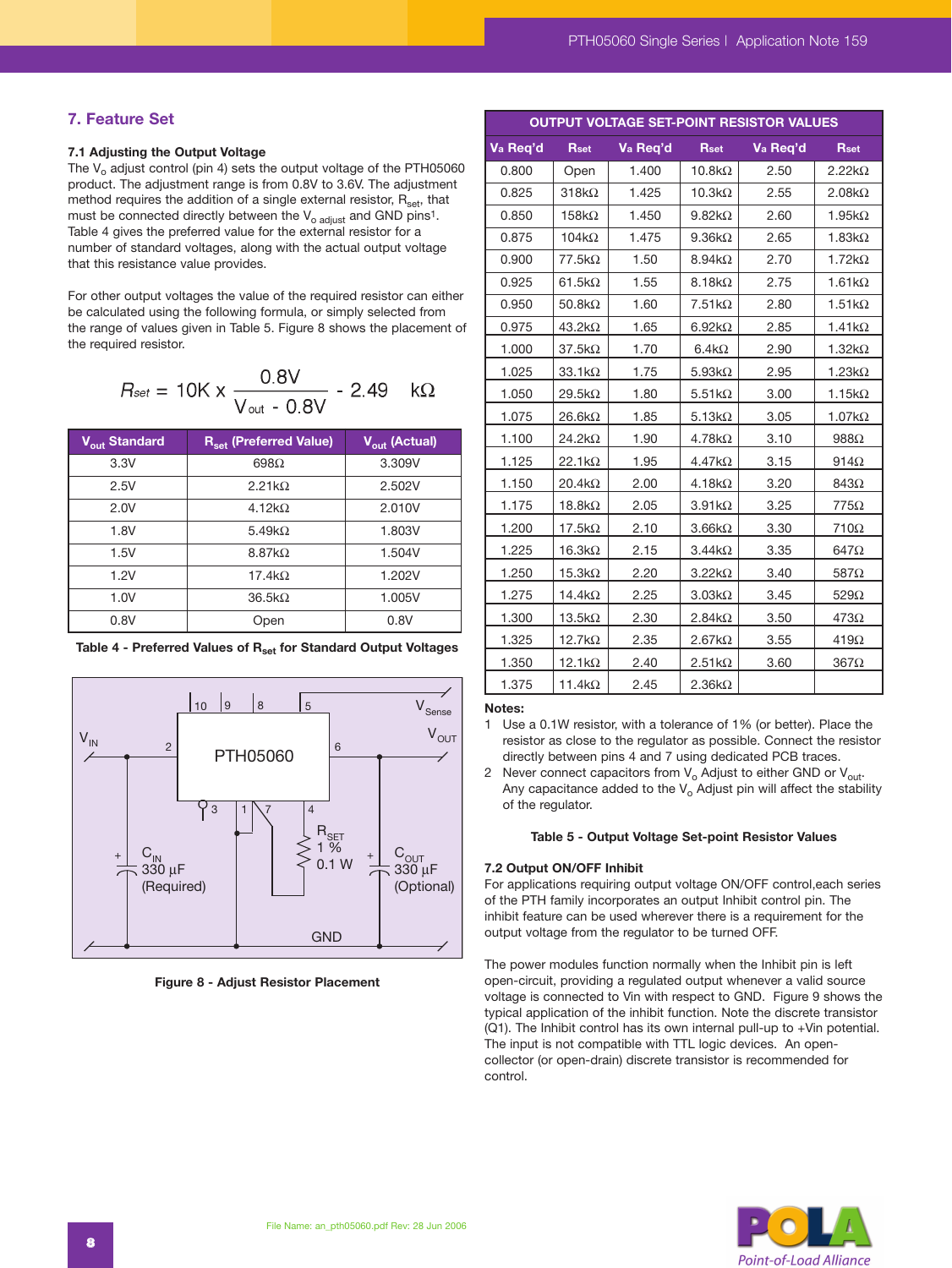Turning Q1 on applies a low voltage to the Inhibit control pin and disables the output of the module. If Q1 is then turned off, the module will execute a soft-start power-up sequence. A regulated output voltage is produced within 20ms. Figure 10 shows the typical rise in both the output voltage and input current, following the turnoff of Q1. The turn off of Q1 corresponds to the rise in the waveform, Q1  $V_{DS}$ . The waveforms were measured with a 5A load.



**Figure 9 - Typical Application of the Inhibit Function**



**Figure 10 - Typical Rise in Output Voltage and Input Current**

# **7.3 Pre-Bias Startup Capability**

Only selected products in the PTH family incorporate this capability. Consult Table 1 to identify which products are compliant.

A pre-bias startup condition occurs as a result of an external voltage being present at the output of a power module prior to its output becoming active. This often occurs in complex digital systems when current from another power source is backfed through a dual-supply logic component, such as an FPGA or ASIC. Another path might be via clamp diodes as part of a dual-supply power-up sequencing arrangement. A prebias can cause problems with power modules that incorporate synchronous rectifiers. This is because under most operating conditions, these types of modules can sink as well as source output current.

The PTH family of power modules incorporate synchronous rectifiers, but will not sink current during startup<sup>1</sup>, or whenever the Inhibit pin is held low. However, to ensure satisfactory operation of this function, certain conditions must be maintained.2 Figure 12 shows an application demonstrating the pre-bias startup capability. The startup



waveforms are shown in Figure 11. Note that the output current from the PTH03010W (Io) shows negligible current until its output voltage rises above that backfed through diodes D1 and D2.

#### **Note:**

The pre-bias start-up feature is not compatible with Auto-Track. When the module is under Auto-Track control, it will sink current if the output voltage is below that of a back-feeding source. To ensure a pre-bias hold-off one of two approaches must be followed when input power is applied to the module. The Auto-Track function must either be disabled<sup>3</sup>, or the module's output held off (for at least 50 ms) using the Inhibit pin. Either approach ensures that the Track pin voltage is above the set-point voltage at start up.

### **Notes:**

- 1 Startup includes the short delay (approx. 10ms) prior to the output voltage rising, followed by the rise of the output voltage under the module's internal soft-start control. Startup is complete when the output voltage has risen to either the set-point voltage or the voltage at the Track pin, whichever is lowest.
- 2 To ensure that the regulator does not sink current when power is first applied (even with a ground signal applied to the Inhibit control pin), the input voltage must always be greater than the output voltage throughout the power-up and power-down sequence.
- 3 The Auto-Track function can be disabled at power up by immediately applying a voltage to the module's Track pin that is greater than its set-point voltage. This can be easily accomplished by connecting the Track pin to Vin



**Figure 11 - Pre-Bias Startup Waveforms**



**Figure 12 - Application Circuit Demonstrating Pre-Bias Startup**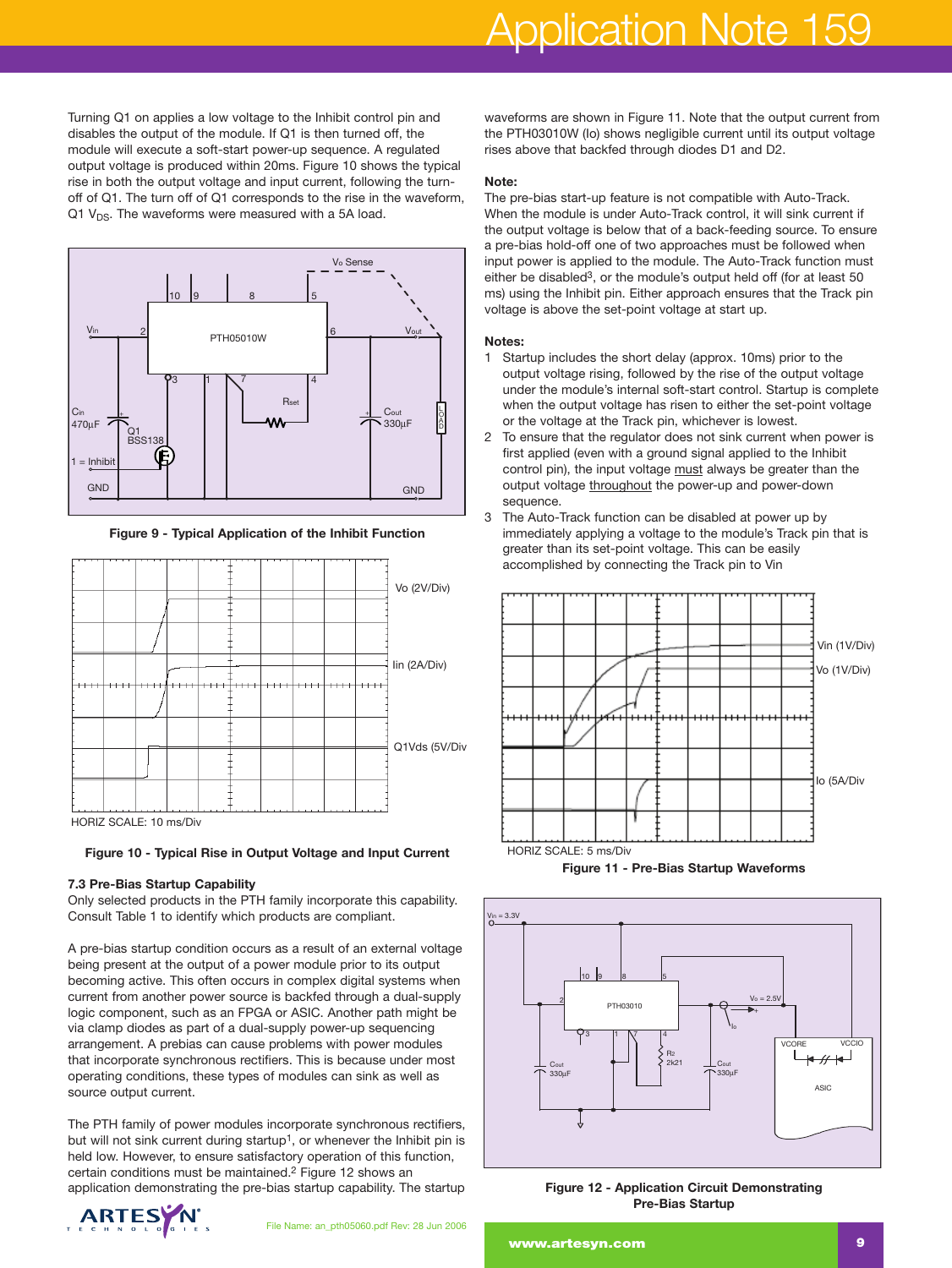#### **7.4 Margin Up/Down Controls**

The PTHxx060W, PTHxx010W, PTHxx020W, and PTHxx030W module series incorporate Margin Up and Margin Down control inputs. These controls allow the output voltage set point to be momentarily adjusted<sup>1</sup>, either up or down, by a nominal 5%. This provides a convenient method for dynamically testing the operation of the load circuit over its power supply margin or range. The ±5% change is applied to the adjusted output voltage as set by the external resistor,  $R_{\text{set}}$  at the  $V_{o}$  Adjust pin.

The 5% adjustment is made by driving the appropriate margin control input directly to the GND terminal2. A low-leakage open-drain device, such as a MOSFET or p-channel JFET is recommended for this purpose. Adjustments of less than 5% can also be accommodated by adding series resistors to the control inputs (see Figure 10). The value of the resistor can be selected from Table 6 or calculated using the following formula.

#### **7.4.1 Up/Down Adjust Resistance Calculation**

To reduce the margin adjustment to something less than 5%, series resistors are required (See  $R_D$  and  $R_U$  in Figure 10). For the same amount of adjustment, the resistor value calculated for  $R_D$  and  $R_{\rm H}$ will be the same. The formulas is as follows.

Where ∆% = The desired amount of margin adjust in percent.

$$
R_u \text{ or } R_d = \frac{499}{\Delta\%} - 99.8 \quad k\Omega
$$

#### **Notes**

- 1 The Margin Up and Margin Down controls were not intended to be activated simultaneously. If they are their affects on the output voltage may not completely cancel, resulting in the possibility of a slightly higher error in the output voltage set point.
- 2 The ground reference should be a direct connection to the module GND at pin 7 (pin 1 for the PTHxx050). This will produce a more accurate adjustment at the load circuit terminals. The transistors Q1 and Q2 should be located close to the regulator.
- 3 The Margin Up and Margin Dn control inputs are not compatible with devices that source voltage. This includes TTL logic. These are analog inputs and should only be controlled with a true opendrain device (preferably a discrete MOSFET transistor). The device selected should have low off-state leakage current. Each input sources 8µA when grounded, and has an open-circuit voltage of 0.8V.

| 0% Adjust | $R_{u}/R_{D}$   |
|-----------|-----------------|
| 5         | $0.0\Omega$     |
|           | $24.9k\Omega$   |
| 3         | $66.5k\Omega$   |
| 2         | $150.0 k\Omega$ |
|           | $397.0 k\Omega$ |

**Table 6 - Margin Up/Down Resistor Values**



**Figure 13 - Margin Up/Down Application Schematic**

#### **7.5 Remote Sense**

The PTHxx010W, PTHxx020W, and PTHxx030W products incorporate an output voltage sense pin,  $V_0$  Sense. The  $V_0$  Sense pin should be connected to  $V_{\text{out}}$  at the load circuit (see datasheet standard application). A remote sense improves the load regulation performance of the module by allowing it to compensate for any 'IR' voltage drop between itself and the load. An IR drop is caused by the high output current flowing through the small amount of pin and trace resistance. Use of the remote sense is optional. If not used, the Vout Sense pin can be left opencircuit. An internal low-value resistor (15 $\Omega$  or less) is connected between the V<sub>o</sub> Sense and V<sub>out</sub>, ensures that the output voltage remains in regulation.

With the sense pin connected, the difference between the voltage measured directly between the  $V_{\text{out}}$  and GND pins, and that measured from  $V_{\text{out sense}}$  to GND, is the amount of IR drop being compensated by the regulator. This should be limited to a maximum of 0.3V.

Note: The remote sense feature is not designed to compensate for the forward drop of non-linear or frequency dependent components that may be placed in series with the converter output. Examples include OR-ing diodes, filter inductors, ferrite beads, and fuses. When these components are enclosed by the remote sense connection they are effectively placed inside the regulation control loop, which can adversely affect the stability of the regulator.

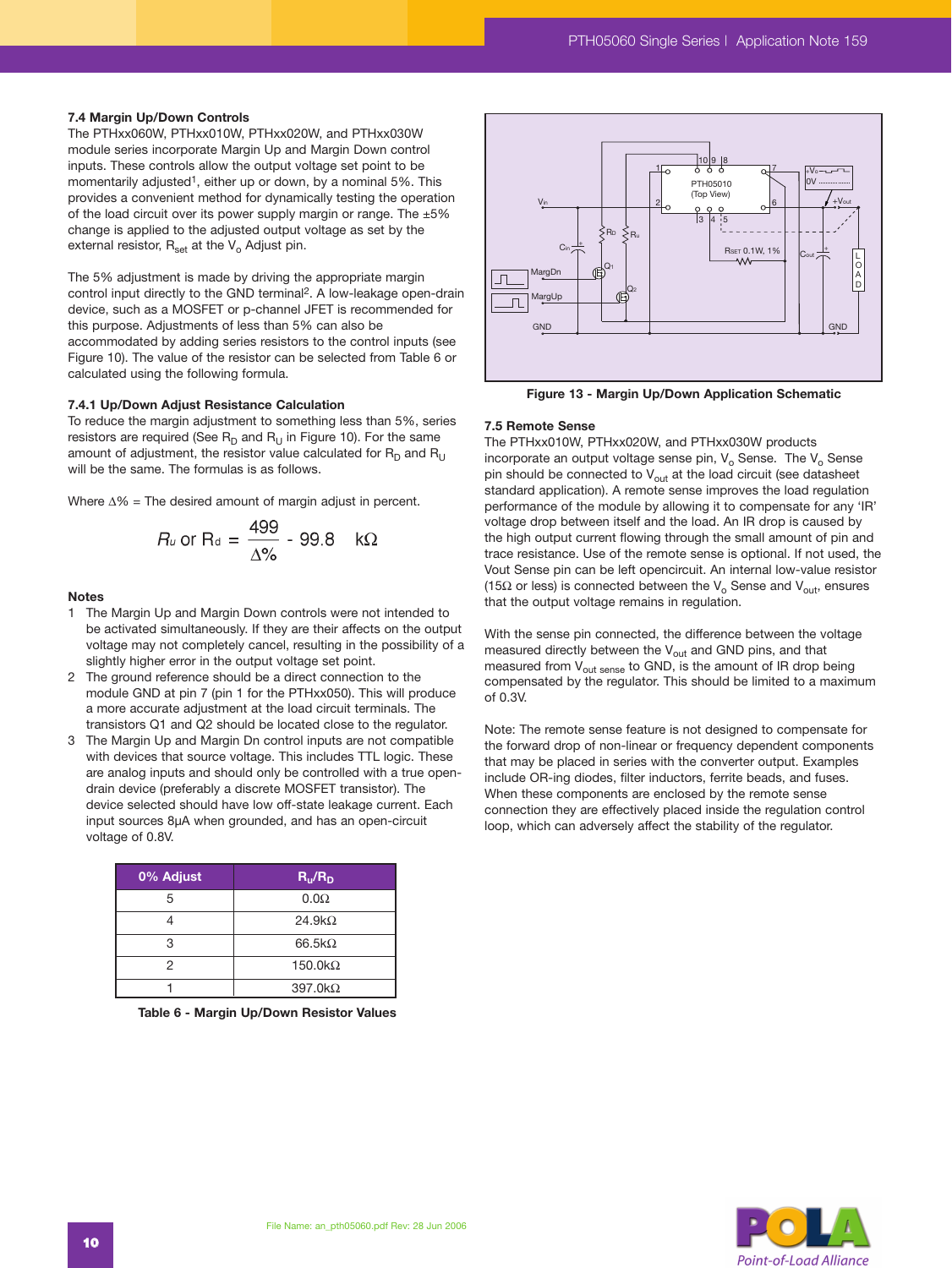# Application Note 159

# **8. Thermal Information**

### **8.1 Thermal Reference Points**

The electrical operating conditions namely:

- Input voltage,  $V_{in}$
- Output voltage,  $V_0$ <br>• Output current I
- Output current, I<sub>o</sub>

determine how much power is dissipated within the converter. The following parameters further influence the thermal stresses experienced by the converter:

- Ambient temperature
- Air velocity
- Thermal efficiency of the end system application
- Parts mounted on system PCB that may block airflow
- Real airflow characteristics at the converter location

### **8.2 Safe Operating Area Curves**

Thermal characterisation data is presented in the datasheet in a safe operating area curve format which are repeated here in Figures 14 and 15. These SOA curves show the load current versus the ambient air temperature and velocity.







**Figure 15 - Safe Operating Curve PTH05060W Vout = 1.5V**



#### **8.3 Thermal Test Set-up**

All of the data was taken with the converter soldered to a test board which closely represents a typical application. The test board is a 1.6mm, eight layer FR4 pcb with the inner layers consisting of 2oz power and ground planes. The top and bottom layers contain a minimal amount of metalisation. A board to board spacing of 1 inch was used. The data represented by the 0m/s curve indicate a natural convection condition i.e. no forced air. However, since the thermal performance is heavily dependent upon the final system application, the user needs to ensure the thermal reference point temperatures are kept within the recommended temperature rating. It is recommended that the thermal reference point temperatures are measured using either AWG #36 or #40 gauge thermocouples or an IR camera. In order to comply with stringent Artesyn de-rating criteria, the ambient temperature should never exceed 85°C. Please contact Artesyn Technologies for further support.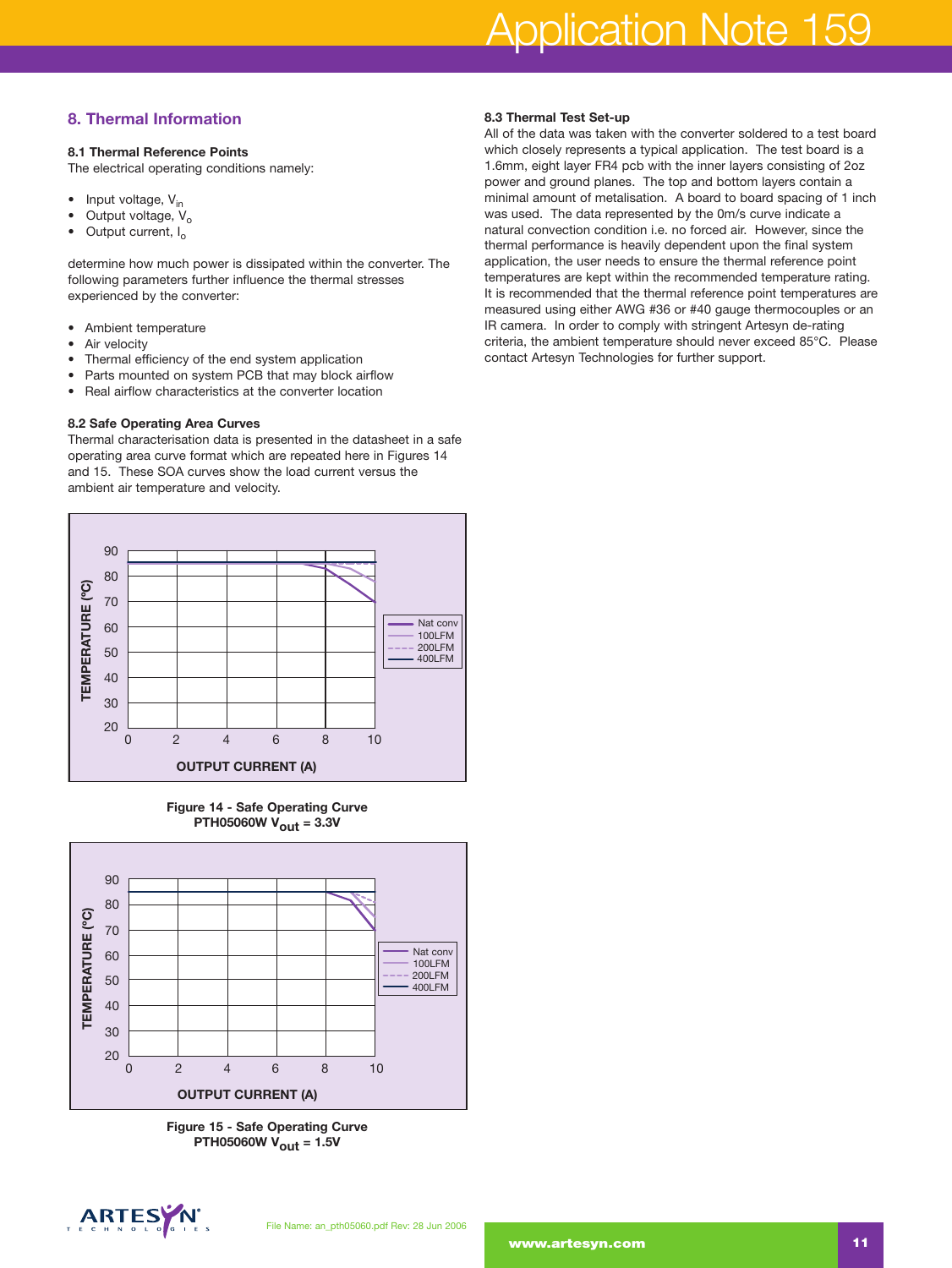### **9. Use in a Manufacturing Environment**

#### **9.1 Recommended Land Pattern**

It is recommended that the customer uses a solder mask defined land pattern similar to that shown in figures 16 and 17.



**Figure 16 - Recommended Land Pattern (Through - Hole Model)**



**Figure 17 - Recommended Land Pattern (Surface Mount Model)**

Power pin connection should utilize four or more vias to the interior power plane of 0.025 (0.63) I.D. per input, ground and output pin (or the electrical equivalent.

As a surface-mount power component, interconnection to internal power planes will typically be required. This is accomplished by placing a number of vias between the SMT pad and the relevant plane. the number and exact location of these vias should be determined based on electrical resistivity, current flow and thermal requirements.

#### **10. Auto-Track™**

# **10.1 Auto-Track™ Function**

The Auto-Track function is unique to the PTH family, and is available with the all "Point-of-Load Alliance" (POLA) products. Auto-Track was designed to simplify the amount of circuitry required to make the output voltage from each module power up and power down in sequence. The sequencing of two or more supply voltages during power up is a common requirement for complex mixed-signal applications, that use dual-voltage VLSI ICs such as DSPs, microprocessors, and ASICs.

#### **10.2 How Auto-Track™ Works**

Auto-Track works by forcing the module's output voltage to follow a voltage presented at the Track control pin. This control range is limited to between 0 V and the module's set-point voltage. Once the track-pin voltage is raised above the set-point voltage, the module's output remains at its set-point<sup>1</sup>. As an example, if the Track pin of a 2.5V regulator is at 1V, the regulated output will be 1V. But if the voltage at the Track pin rises to 3V, the regulated output will not go higher than 2.5V.

When under track control, the regulated output from the module follows the voltage at its Track pin on a volt-for-volt basis. By connecting the Track pin of a number of these modules together, the output voltages will follow a common signal during power-up and power-down. The control signal can be an externally generated master ramp waveform, or the output voltage from another power supply circuit<sup>3</sup>. For convenience the Track control incorporates an internal RC charge circuit. This operates off the module's input voltage to provide a suitable rising voltage ramp waveform.

#### **10.3 Typical Application**

The basic implementation of Auto-Track allows for simultaneous voltage sequencing of a number of Auto-Track compliant modules. Connecting the Track control pins of two or more modules forces the Track control of all modules to follow the same collective RC ramp waveform, and allows them to be controlled through a single transistor or switch; Q1 in Figure 18.

To initiate a power-up sequence the Track control must first pulled to ground potential. This should be done at or before input power is applied to the modules, and then held for at least 10ms thereafter. This brief period gives the modules time to complete their internal soft-start initialization, which enables them to produce an output voltage.

Applying a logic-level high signal to the circuit's On/Off Control turns Q1 on and applies a ground signal to the Track control. After completing their internal soft-start intialization, the output of all modules will remain at zero volts while Q1 is on. 10ms after a valid input voltage hasbeen applied to all modules, Q1 can be turned off. This allows the track control voltage to automatically rise toward to the modules' input voltage. During this period the output voltage of each module will rise in unison with other modules, to its respective set-point voltage.

Figure 19 shows the output voltage waveforms from the circuit of Figure 18 after the On/Off Control is set from a high to a low-level voltage. The waveforms,  $V_0$ 1 and  $V_0$ 2 represent the output voltages from the two power modules, U1 (3.3V) and U2 (1.8V) respectively.  $V<sub>o</sub>1$  and  $V<sub>o</sub>2$  are shown rising together to produce the desired simultaneous power-up characteristic.